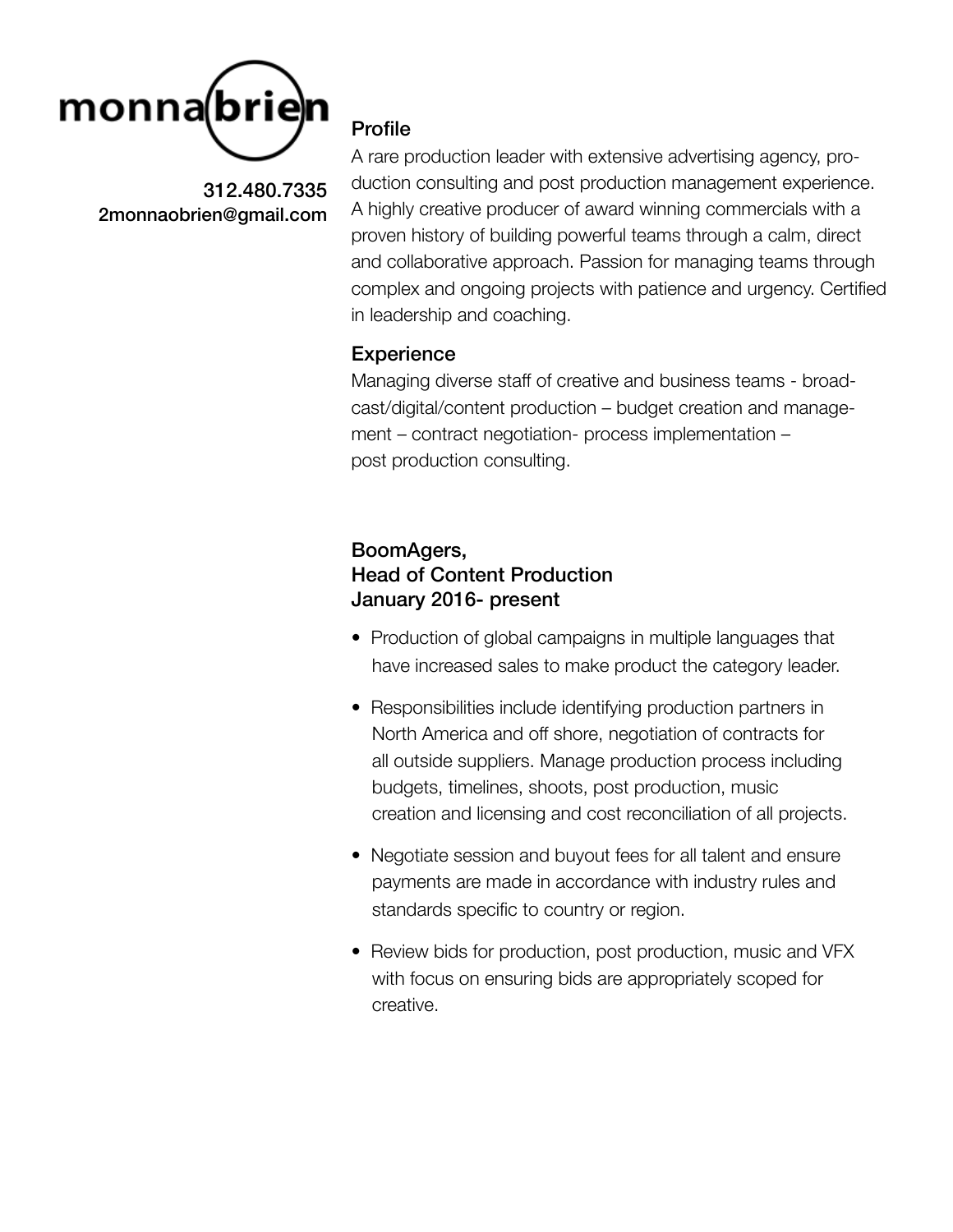

# Advertising Production Resources

### Brand Executive Producer/Subject Matter Expert, August, 2009-September, 2015

PepsiCo, Gatorade, Quaker, Tropicana, Frito-Lay, Choice Hotels, Walmart

- Advise client on production processes, Implement and monitor production "Best Practices" for agency and client
- Collaborate with Brand Team "on set" with a focus on balancing production dollar investment and creative impact.
- Negotiate and Advocate on behalf of the Brand to obtain best value for production dollars.
- Collaborate with marketing team to select and implement Digital Asset Management system for improved manage ment of enterprise wide assets and workflow.
- Encourage innovation in all aspects of the creative/ production process.
- Acting as intermediary for lead agencies, such as Chiat,BBDO, The Martin Agency, Saatchi and Lopez Negrete to evaluate production requirements and control costs.
- Review bids for production, post production, music and VFX with focus on ensuring bids are appropriately scoped for creative.

# Consultant/Freelance Producer, Chicago, IL August 2006 – August 2009

- Consulting with Production/Post Production facilities to increase revenue by assisting in hiring staff, creating efficient billing and tracking procedures, focusing sales staff and implementing new branding and marketing ideas.
- Freelance production for a variety of national advertisers working with agencies such as JWT, Tribal DDB, Fathom and BBDO.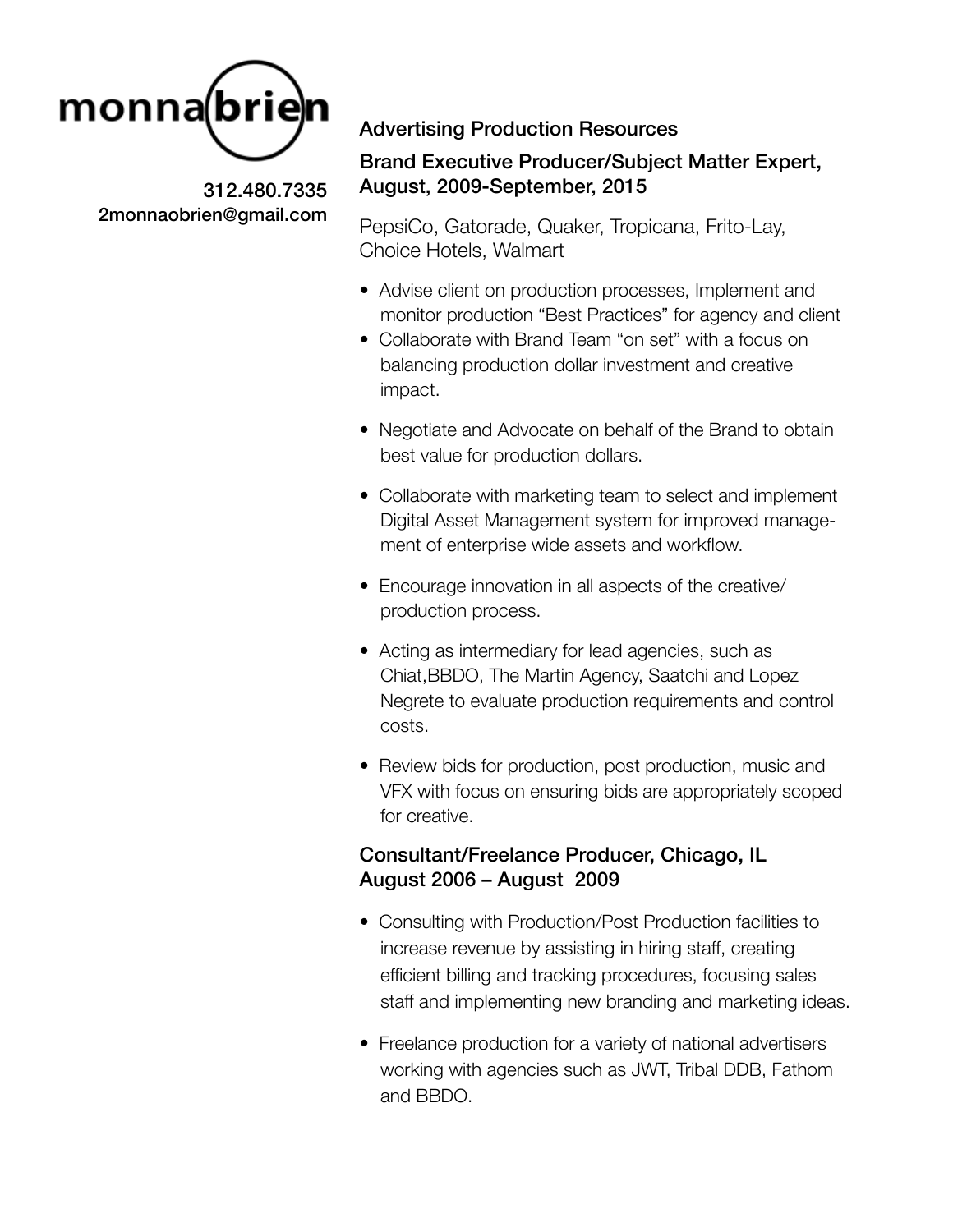

# S2 Post, Chicago, IL President—June 2005 – August 2006

- Responsible for relaunch and re-branding of \$5 million, full service post-production facility, including creative editorial, motion graphics, audio and telecine, reporting directly to CEO/Owner.
- Managed staff of 35 including all hiring, equipment purchase and operational decisions.
- Responsible for all contract negotiation with employees and new clients.
- Reduced overhead costs by 20% through effective budget management and reducing overhead.
- Created dual sales and marketing strategy that retained profitable advertising clients while simultaneously establish ing new business-to-business revenue stream.
- Responsible for attracting high profile advertising agency clients including Weiden & Kennedy, Element 79 and FCB.
- Secured and executed \$1.4 contract with Chicago Public schools for production of 30-minute weekly program

# Freelance Producer, Chicago, IL, 2004 – 2005

- Acting Head of Production Energy BBDO.
- Managing staff of 20, including Print production, Broadcast production, Business Affairs, Talent Negotiation, client production seminars and produced spots in Argentina as well as supervising production in Brazil.
- Spot production for Cooper & Hayes /Miami and Element 79.
- Responsible for productions for Capital One Credit and Carnival Cruise Lines, shot on a cruise ship in the Caribbean.